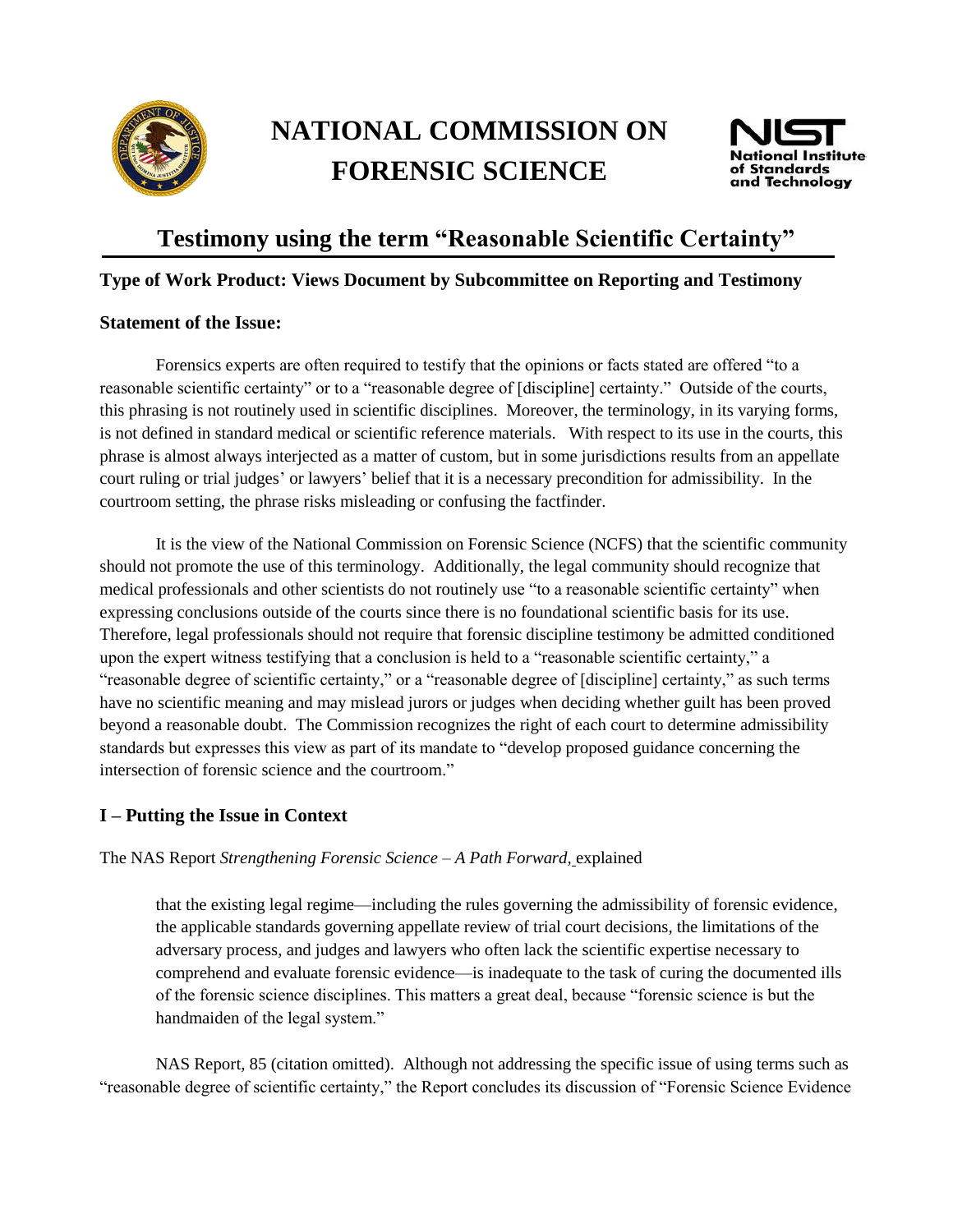in Litigation" with the following observation: "the adversarial process relating to the admission and exclusion of scientific evidence is not suited to the task of finding 'scientific truth.'" *Id,* 110.

### **II – The Historic Background to Use of the "Reasonable Degree of Certainty" Terminology**

The requirement of an expert testifying that a conclusion is held to a "degree of certainty" emerged in the context of medical testimony, when witnesses in civil cases were asked about the potential future consequences of an injury or illness. In predicting future events, courts wanted to avoid speculation. As a result, they required that the testifying doctor make a prediction with some degree of certitude.

As best as can be ascertained, the "reasonable degree of certainty" formulation was first applied to scientific evidence in 1935, when a witness was "asked whether he could determine with reasonable scientific certainty the cause of the capsizing of the boat." Herbst v. Levy, 279 Ill. App. 353, 358 (Ill. App. Ct. 1935). This was not the mandate of the court but a stylistic approach adopted by a lawyer. Not until 1969 was the terminology linked to the admissibility determination:

If the witness, based upon his background skill, possesses extraordinary training to aid laymen in determining facts and if he bases his answer upon what he believes to be reasonable scientific or engineering certainty, generally the evidence should be admitted, subject, of course, to the crossexamination of the adversary.

Twin City Plaza, Inc. v. Central Surety & Ins. Corp., 409 F.2d 1195, 1203 (8th Cir. 1969). This statement was made without legal or scientific analysis as to what the term meant or why its use was being mandated.

Use of the term became custom and practice, but in fact only one state – Ohio – had an apparent mandate requiring use of this term as a precondition to admissibility, and that state's highest court has repeatedly confirmed that use of this terminology is not required. State v. Thompson, 23 N.E.3d 1096, 1129 (Ohio 2014); State v. Lang, 954 N.E.2d 596, 617 (Ohio 2011). The modern view recognizes that the term is not required. The most current review of state court caselaw, undertaken by the Hawaii Supreme Court in 2014, confirmed this and concluded, for its state, that "trial courts should not require a 'reasonable degree of scientific certainty' before admitting expert opinions but may exclude expert testimony based on speculation or possibility." State v. DeLeon, 319 P.3d 382, 403 (Haw. 2014).

The same is true in federal courts – neither the *Daubert* trilogy of cases [*Daubert*, *Joyner,* or *Kumho*  Tire] nor Federal Rules of Evidence 702-705 require such language. *See, e.g.*, United States v. Mornan, 413 F.3d 372, 381 (3d Cir. 2005) ("this Court has been unable to find any authority to support the position that questions regarding the expert's 'degree of scientific certainty' categorically renders expert testimony inadmissible"). As well, both the *Daubert* and *Frye* tests, when properly implemented, serve to screen out speculative testimony and thus further demonstrate the lack of need for the "reasonable degree of certainty" language.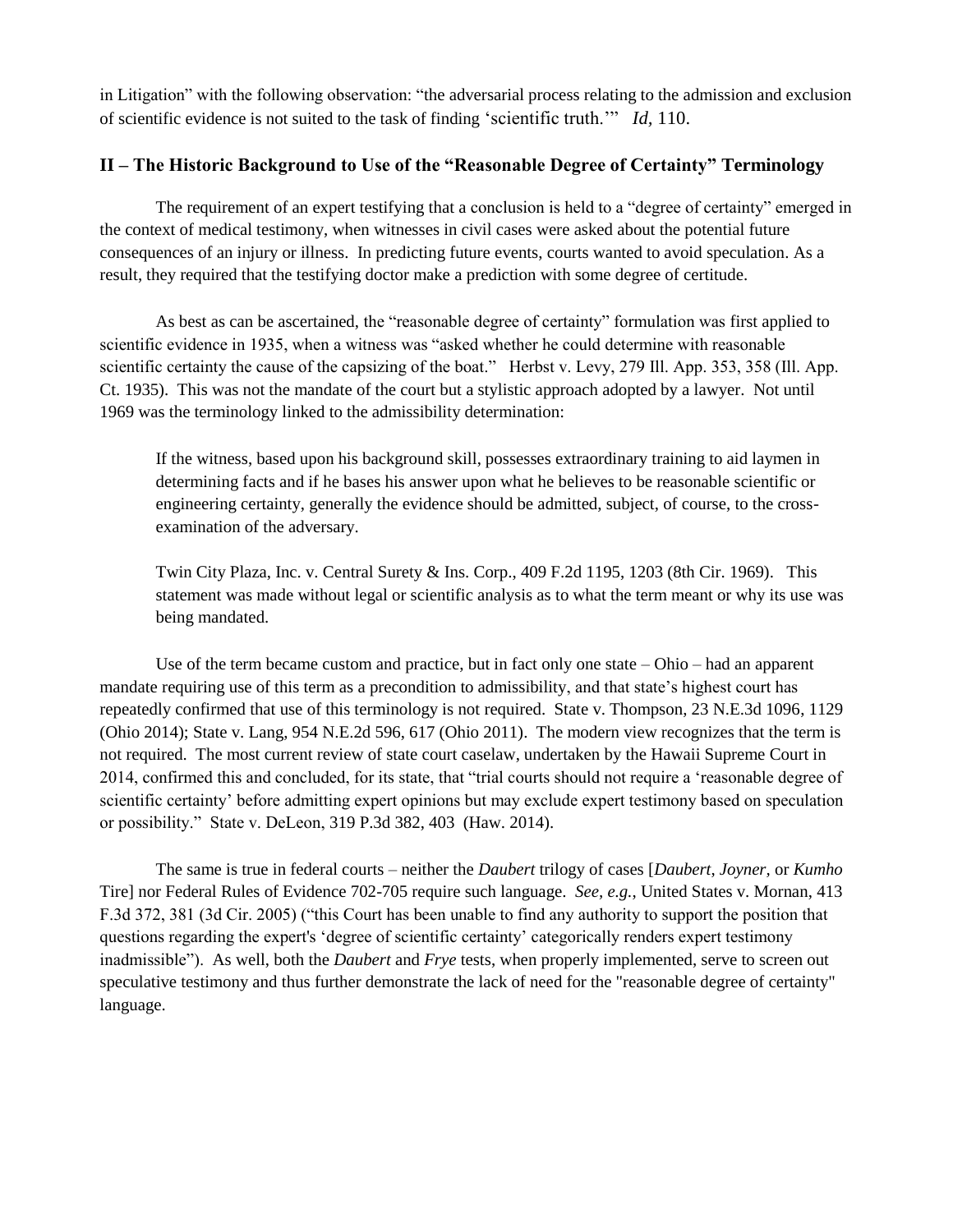#### **III – Emerging Criticism of the Terminology**

Both academic and policy writing have addressed the lack of a requirement for, and the problems arising from use of, the term "reasonable degree of [] certainty." The authoritative Evidence treatise, THE NEW WIGMORE: A TREATISE ON EVIDENCE, explains in its 2015 supplement that there is no requirement that such terminology be used and that the standard for admissibility only requires that the expert's opinion be a reasonable one, deduced from the evidence. Kaye, Bernstein and Mnookin, THE NEW WIGMORE, §1.5.2(c), 2d Edition, 2011 New York: Aspen Pub. Co., 2015 Cumulative Supplement (in press). As another scholar concluded,

The term "reasonable medical certainty" has no scientific meaning. Its legal meaning is at best ambiguous, at worst misleading. It is not required by the Federal Rules of Evidence, nor any other evidence code. More importantly, the term ("scientific certainty") is problematic for a different reason--misleading the jury, and should be excluded under Federal Rule 403 for that reason alone.

Paul Gianelli, Scientific Evidence"Reasonable Scientific Certainty": A Phrase in Search of a Meaning, Crim. Just., Spring 2010, at 40, 41.

Criticism has also emerged in judicial decisions. In more than one instance in recent years, a court has precluded all mention of "reasonable degree of certainty" in a forensic evidence case. "The Court therefore concluded that to allow Detective Valenti, or any other ballistics examiner, to testify that he had matched a bullet or casing to a particular gun 'to a reasonable degree of ballistic certainty' would seriously mislead the jury as to the nature of the expertise involved." United States v. Glynn, 578 F. Supp. 2d 567, 574 (S.D.N.Y. 2008). In *Glynn*, the expert was limited to testifying "in terms of 'more likely than not,' but nothing more."

The concern over this terminology has been recognized in the forensics community as well. The 2012 report LATENT PRINT EXAMINATION AND HUMAN FACTORS: IMPROVING THE PRACTICE THROUGH A SYSTEMS APPROACH THE REPORT OF THE EXPERT WORKING GROUP ON HUMAN FACTORS IN LATENT PRINT ANALYSIS emphasized:

Outside the courtroom, however, scientists do not communicate their findings in this fashion. An astronomer who reports the discovery of an exoplanet does not characterize the finding as satisfying some "reasonable degree of scientific certainty." A chemist who deduces the identity of a compound from its nuclear magnetic resonance spectrum has no table of degrees of scientific certainty with which to label the deduction. Scientists might refer to personal degrees of confidence in a finding or to the degree of controversy surrounding it, but there is no generally accepted or working definition of a "reasonable degree of certainty" in scientific discourse.

LATENT PRINT EXAMINATION, 119.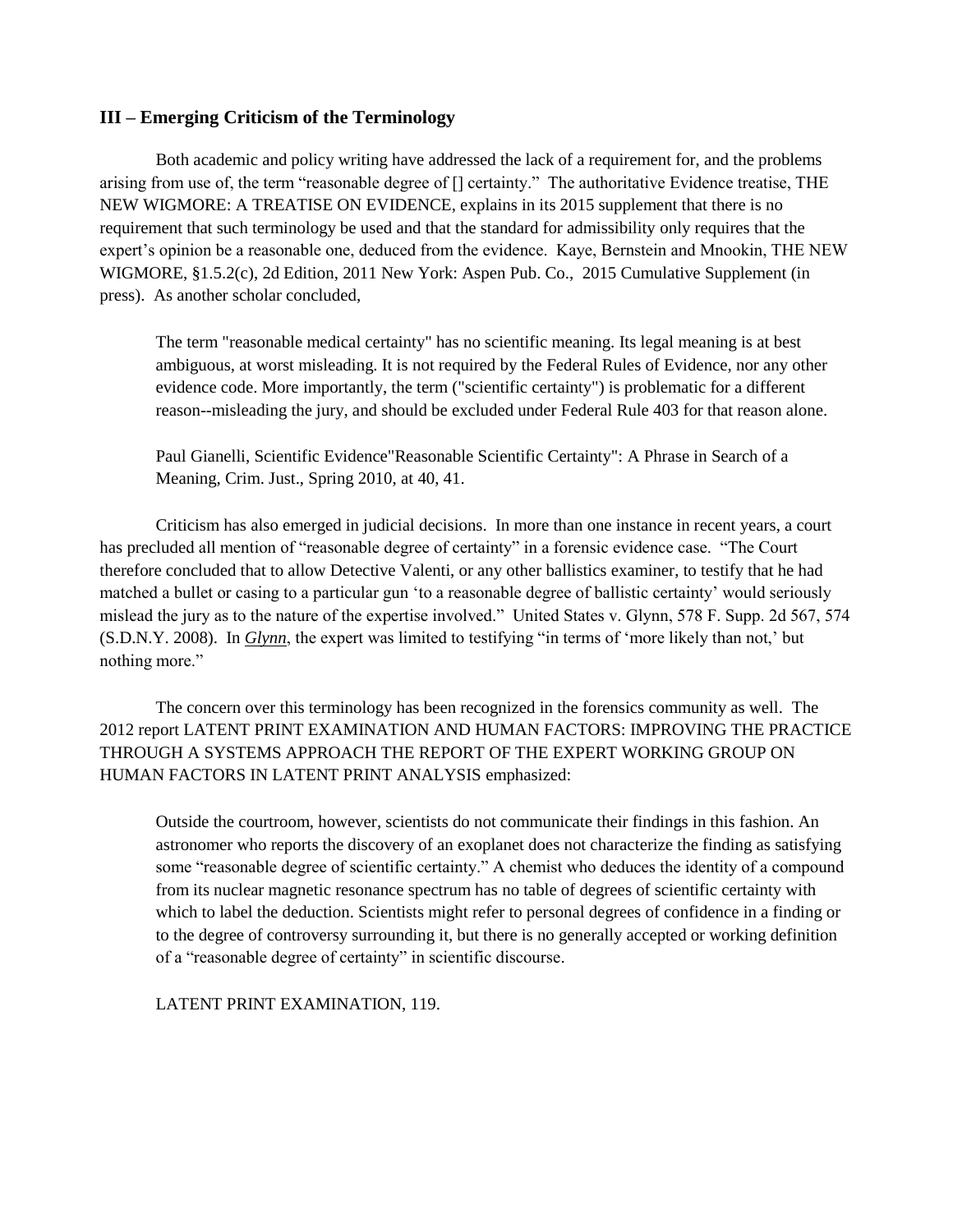### **IV – The Problems Arising From This Terminology**

The phrase "reasonable degree of scientific certainty," which combines two words of concern — "scientific" and "certainty" — has no scientific meaning. One scholar summed it up this way:

The reasonable-degree-of-scientific-certainty language almost certainly was drafted by the lawyers. Scientists have no use for this phrase (outside the courtroom). Indeed, "a reasonable degree of scientific certainty" is not a defined concept in scientific disciplines or even in law.... It is legal mumbo jumbo derived from archaic cases in which lawyers discovered that if a medical doctor did not utter the incantation "to a reasonable degree of medical certainty," his testimony might be excluded because doctors were not supposed to talk about mere probabilities. Modern cases usually recognize that suitably explained information about less-than-certain possibilities can be helpful in various circumstances, but experts want to (or are induced to) incant not only "medical certainty" but also "clinical certainty," "psychological certainty," "psychiatric certainty," "engineering certainty," "architectural certainty," "ballistic certainty," "professional certainty," and even "forensic certainty" and "legal certainty."

DAVID H. KAYE, THE DOUBLE HELIX AND THE LAW OF EVIDENCE 82 (2010).

Multiple problems abound with this phrase, whether "scientific certainty" or "[discipline] certainty." These include the following:

- There is no common definition across science or within disciplines as to what threshold establishes certainty. Therefore, whether couched as "scientific certainty" or "[discipline] certainty," the term is idiosyncratic to the witness.
	- o A juxtapose to the term "beyond a reasonable doubt" is appropriate here. While not precisely quantifiable, it can be measured by comparison (it is greater than both the "preponderance" standard of 50.1% and the much higher "clear and convincing" standard) *and* has a definition as being convinced beyond having a doubt of the size that would cause a reasonable person to pause or refrain from acting in a matter of high importance.
- Use of the term "scientific" implies that the discipline is indeed a science, which in some instances may be putting the cart before the horse. As the Supreme Judicial Court of Massachusetts explained, "The phrase 'reasonable degree of scientific certainty' should also be avoided because it suggests that forensic ballistics is a science, where it is clearly as much an art as a science." Commonwealth v. Pytou Heang, 458 Mass. 827, 849 (Mass. 2011).
- Coupled with the term "reasonable," a juror might equate it with certainty at the level of beyond a "reasonable" doubt.
- The term invites confusion when presented with probabilistic evidence. How is a lay person, without either scientific or legal training, to understand an expert's 'reasonable scientific certainty' that evidence is 'probably' linked to a particular source?

The ambiguity of the term is illustrated in *Burke v. Town of Walpole*, 405 F.3d 66 (1st Cir. 2005), a bite mark identification case. The First Circuit had to interpret the term as used in an arrest warrant: